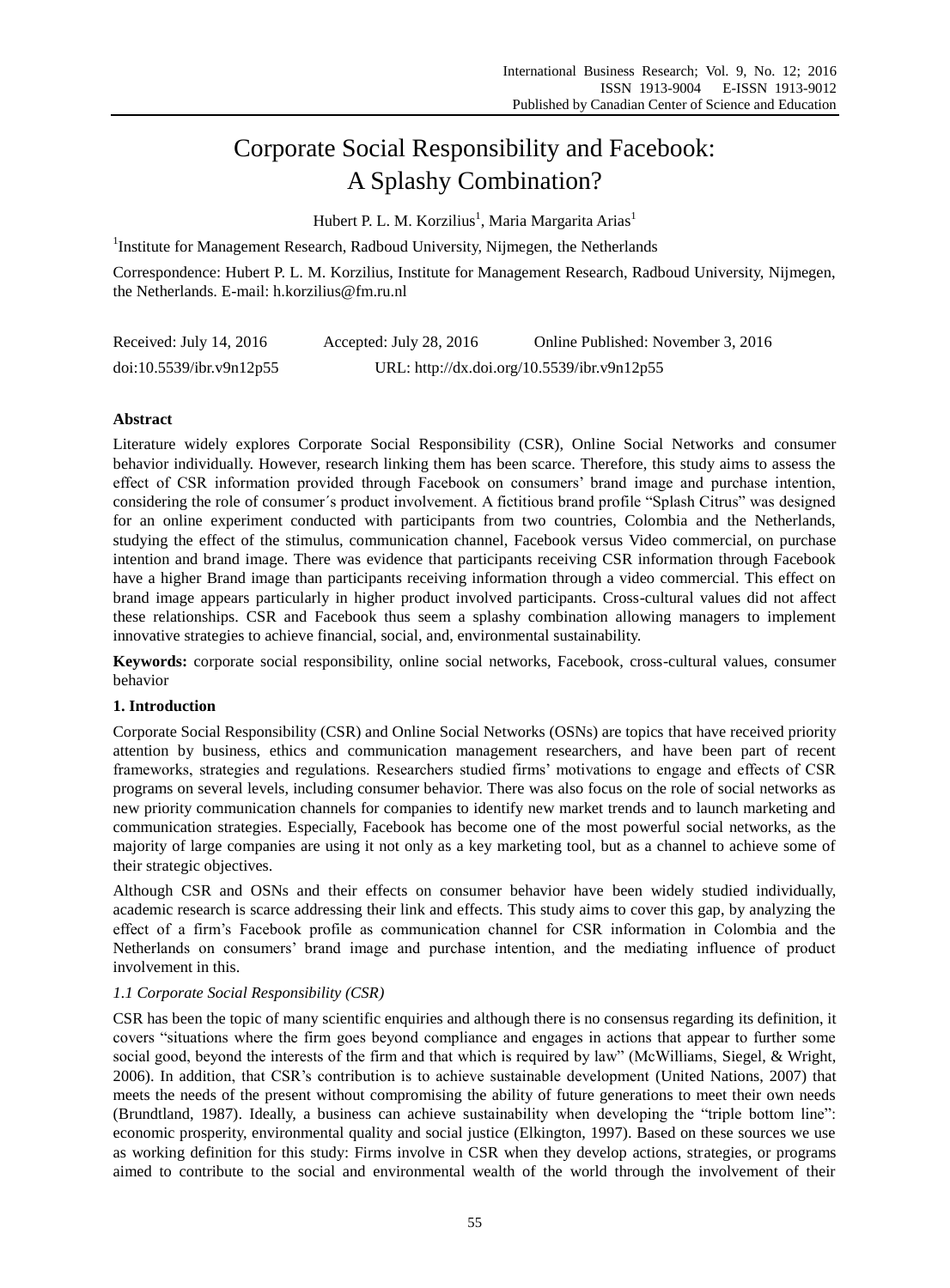stakeholders, while maintaining or improving the economic wealth of the company.

However, increased regulations demanding all actors to support the good of society, pressure for customer markets, and pressure from the financial market may also explain the increased involvement of firms in CSR (Nieto & Fernandez, 2004). CSR actions, programs and strategies generally developed by companies are addressed to reduce harm and improve societies' welfare and way of living. Successful firms need a healthy society, assuring environmental quality by taking actions towards the efficient utilization of land, water, energy, and other natural resources (Porter & Kramer, 2006). Besides, a common form of CSR activity is the cause-related marketing, which involves a company donating a certain amount of money to a non-profit organization and/or a social cause (Nan & Heo, 2007).

So, companies do not get involved in CSR entirely for just voluntary reasons, but also because the general public and customers expect them to respond to issues that are part of their business responsibilities (Porter & Kramer, 2006), and because CSR including values and ethical codes help them to increase competitivity, gain added value, improve human resource management, avoid the repercussions of bad publicity that could affect the customer decision and reduce firms" shareholder value (Doh & Guay, 2006; Fuentes-García, Nunez-Tabales, & Veroz-Herradon, 2008; Graafland & Eijffinger, 2004).

Consumers are increasingly interested in corporate activities that go beyond the economic aspects, or compliance by law, but that deal with environmental and social issues (Bigne, Andreu, Chumpitaz, & Swaen, 2006). After their experimental research Nan and Heo (2007), concluded that an ad including CSR components had a positive effect on consumers" attitude towards the company, regardless brand consciousness and fit between the social cause and the brand. However, Porter and Kramer (2006) assume that companies that develop CSR programs only to satisfy external pressures, end up in "a series of short-term defensive reactions" with no impact in society and in the firm"s strategy. Consumers will sponsor firms when they perceive CSR actions are not related to their financial objectives as a firm, but rather are an expression of their social motivation (Barone, Miyazaky, & Taylor, 2000; Becker-Olsen, Cudmore, & Hill, 2006). Hence, CSR communication strategy should be transparent and communication to the public must be felt as true and authentic, rather than mere advertisement or public relations (Graafland & Eijffinger, 2004). These findings therefore evidence the need for an important emphasis on the ´company-to-consumer´ communication involving CSR components (Singh, Del Mar García Sanchez, & Rodriguez, 2008).

#### *1.2 Online Social Networks (OSNs) and Facebook as Marketing and Persuasive Tool*

The increase of people using OSNs as part of their personal and professional relations is related to the development of the Web 2.0, based on ethical assumptions about media, culture, and technology that encourage people, to use digital media to express and realize themselves, and to define public discourse (Sholtz, 2008). This allows for greater interaction between internet users and enhances relationship building with unprecedented human-to-human interactions in internet history (Grabner-Kräuter, 2009). OSNs enable firms to monitor emerging changes in social behavior (Cachia, Compano, & Da Costa, 2007), and to "humanize themselves" (Levy, 2010), and to directly interact with a single consumer.

Facebook is not only the most popular and larger OSNs (it crossed the 1 billion-users line; Fowler, 2012; with 1.65 billion monthly active users in the first quarter of 2016; Statistica.com, 2016) but also is the second most popular website in the world after Google.com. Its users include people from all ages, but the highest representation is within the ages of 18 to 34 years old (Alexa, 2011). Facebook helps users to maintain a large network of friends, and to enhance their social capital (Steinfield, Ellison, & Lampe, 2008).

Facebook as an OSN allows companies to persuade consumers through its interactive and dynamic platform developing communities, facilitating a closer relation, tending to favor companies with which they feel identified (Becker-Olsen et al., 2006). Interactivity empowers a business to engage with the consumers in individual dialogues, developing relationships that can become stronger over time (Godin, 1999), hence producing a stronger effect in purchase intention and brand image than any other traditional media such as TV and printed advertisement, and non-traditional media such as Web Pages, blogs and e-news. Besides, an interactive platform is cost-effective and allows the company to conduct millions of individual dialogues, each consumer at a time (Godin, 1999).

The information provided through Facebook allows users to reach a wide number of people that cannot be compared with any other media; "Facebook provides the perfect opportunity to humanize your brand" (Levy, 2010).

Given these attributes of Facebook, and the theory discussed, it is assumed that CSR information that reflects the firm"s social motivation will have a higher effect on purchase intention and brand image in consumers if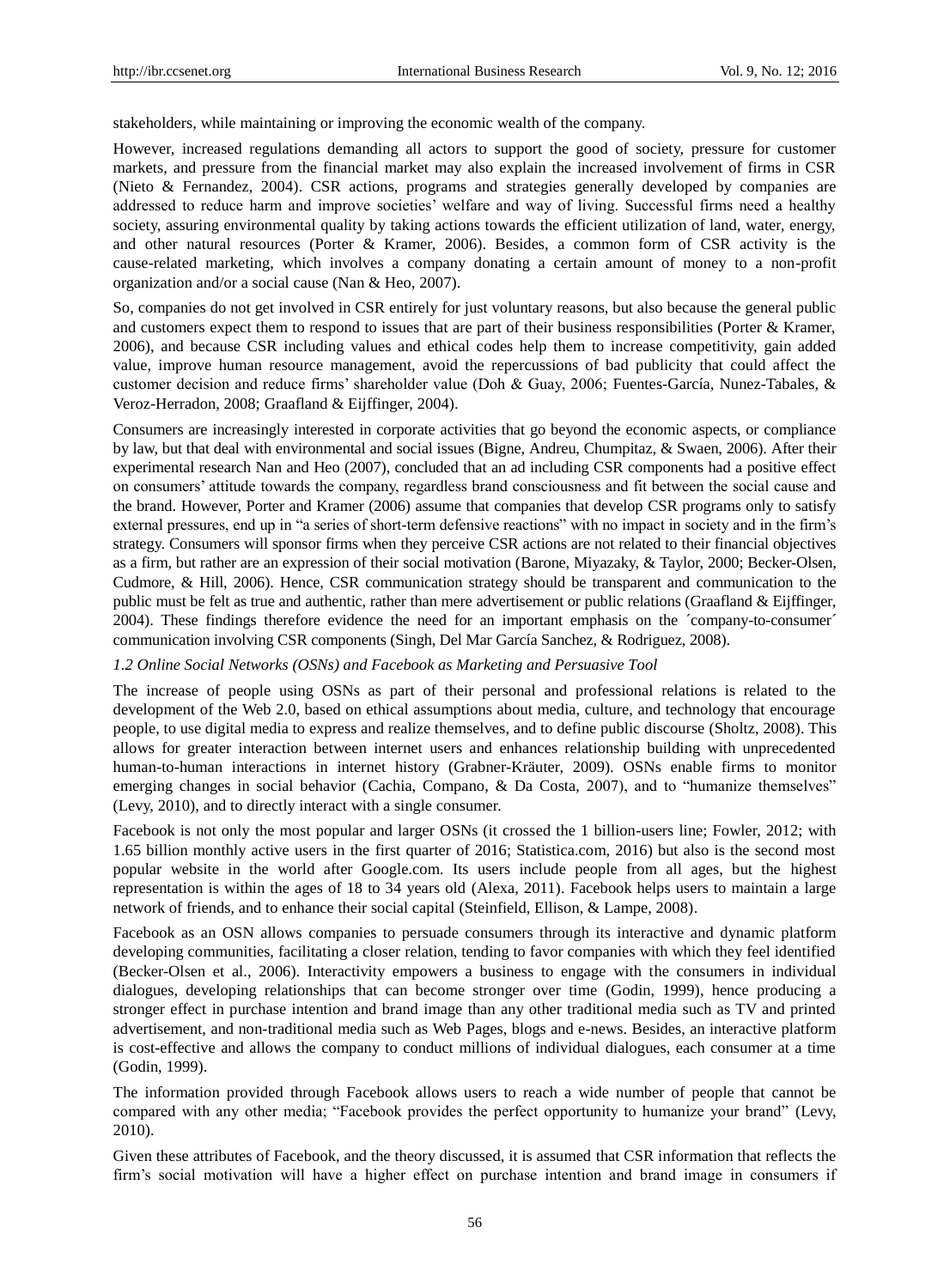presented through Facebook than through other (non-personal) communication channels. This leads to the first hypothesis for this study.

*Hypothesis 1: Consumers receiving CSR information through Facebook will have a higher brand image and purchase intention than consumers receiving the information through other (non-personal) communication channels.*

#### *1.3 Consumer Involvement in Facebook*

Consumers take information from ONSs in order to take decisions regarding their purchases (Pookulangara & Koesler, 2011), to form their expectations and preferences (Solomon, 2007). Not much literature has been developed relating the use of ONSs to the process of consumer behavior. Nevertheless, ONSs allow an interactive dialogue involving a product and consumers, inviting them to participate in advance in selling a product, rather than interrupting their daily grind with a video commercial or a marketing call, by what Godin (1999) calls Permission Marketing ; which is more successful than interruption strategies. A consumer decides to participate in this dialogue by becoming a Fan or member of a group provided by a firm, a brand or a product.

This action of consumers taking the decision of becoming a fan or a follower of the company, or accessing the firm"s website to obtain specific information requires a certain level of involvement. This concept relates to the relevance provided by the consumer to a product or brand, advertisement or a purchase situation referred as "objects", based on his needs, values and interests (Zaichkowsky, 1985). It can be related to the amount of motivation to process information, and to attention given to this information in the purchasing process (Solomon, 2007).

Therefore, when a consumer chooses to access a webpage, or become a fan or follower of a specific firm, it can be inferred that s/he has a higher brand or product involvement in comparison to others who decide not to follow the page. Hence, the effect of the information provided through Facebook requires a higher level of brand/product involvement as required for information transmitted by traditional media such as TV, news, magazines, or newspapers. Furthermore, Facebook calls for similar levels of involvement as required for using Web Pages, blogs, and other OSNs, since these also call for an active stance, motivation and interest of the consumer to get access and process information. Therefore we formulate the second hypothesis of this study.

*Hypothesis 2: Lower in comparison to higher product involved consumers, have a lower positive effect of*  Facebook *as a communication channel of CSR information on their purchase intention and brand image.*

## *1.4 Cross-cultural Influences*

The cultural background of consumers may influence the way they use social networks for information (Pookulangara & Koesler, 2011), their brand recognition, and their opinions about brands or products.

Hofstede (2001) coined one of the most frequently used frameworks for cross-cultural analysis in CSR and business ethics-related issues. This framework is used when the aim is to analyze how the five cultural values influence the different CSR approaches within countries: Power distance, uncertainty avoidance, individualism vs. collectivism, masculinity vs. femininity, and short vs. long-term orientation.

Considering the relevance of cross-cultural values, this study includes two cultural values as control variables which, according to Hofstede (2001), are more likely to affect CSR-related decisions by the consumers: Individualism versus Collectivism, referring to the relationship between the individual and the collectivity that prevails in a given society, represented in the way people live together; and the Masculinity versus Femininity dimension, implying how biological differences affect emotional and social roles of the gender.

#### **2. Method**

## *2.1 Online Experiment*

An online experiment was conducted to test the hypotheses on the effect of the communication channel of CSR information on consumer's purchase intention and brand image, and the interaction effect of the role of product involvement in these relationships. The fictitious brand profile "Splash Citrus" was created to control for participants" prior learning and experiences with an existent brand, with the possibility to create a preferred brand image in their minds (Brown & Dacin, 1997). A mass product was used to attract the interest and purchase intention of all types of target groups that could be involved in the experiment. The logo and other communication pieces were designed in order to make the brand as authentic as possible. Fictitious cause-related marketing components as part of the CSR strategy of the company were created for the experiment and were included in the two communication pieces created (Nan & Heo, 2007).

Considering the nature of the communication channels included in the experiment, and in order to assure the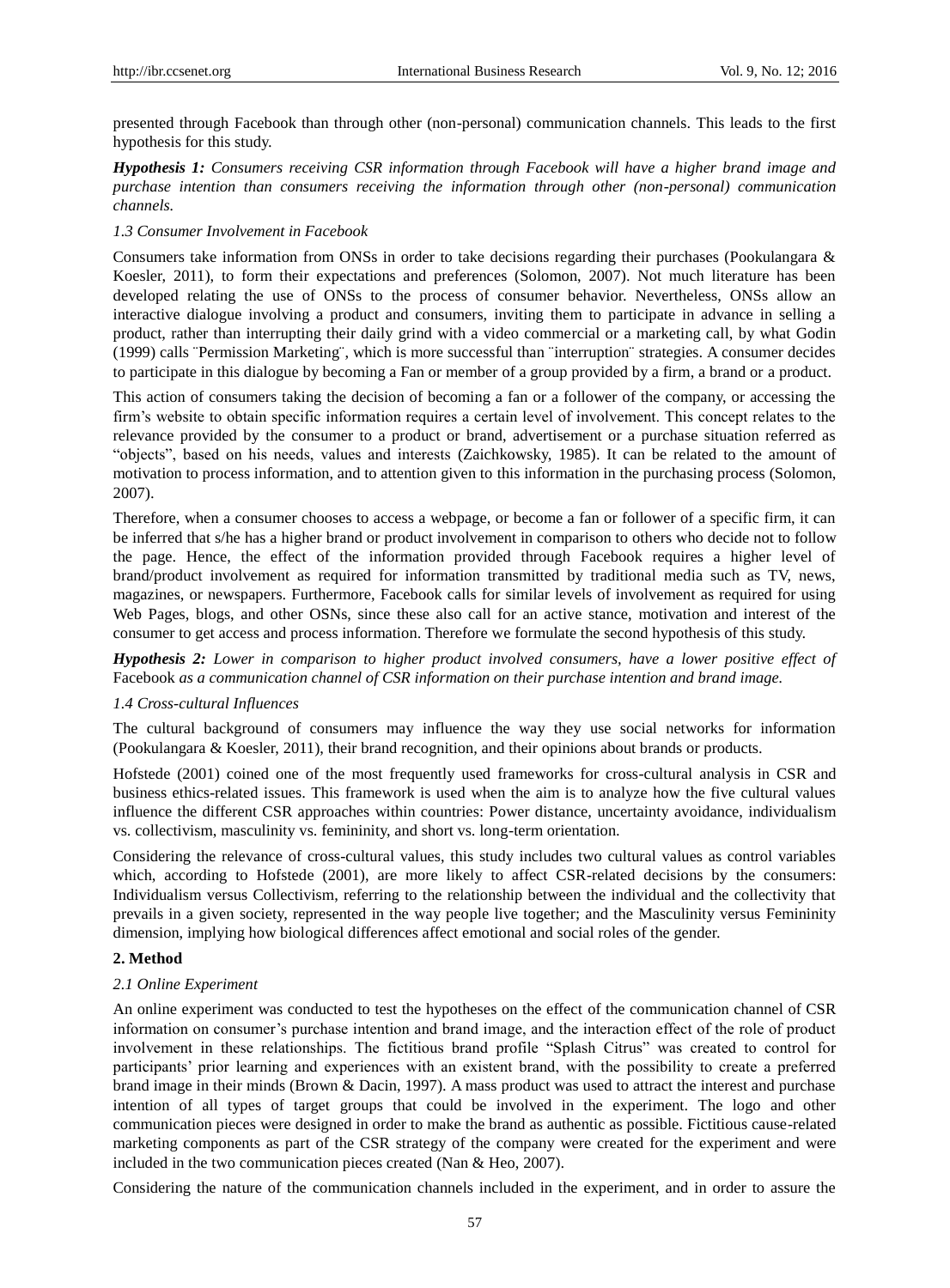ecological validity which states that the conditions of the study must approximate the real-life situation which is under investigation (Brewer, 2000), the experiment was held online. Participants were from Colombia (Latin America) and the Netherlands (Europe).

Facebook was selected as the social media to be used considering its fast growing pace, and the tools it provides to the company to humanize the brand and create communities with consumers. For this research, we designed a Facebook profile fan page called Splash Citrus

(http://www.facebook.com/pages/Splash-Citrus-healthy-refreshment/152596098140228).

To increase ecological validity, the extent and way of presenting the information on Facebook was based upon the main findings of a preliminary content analysis, in which Facebook profiles of 15 large companies in both Colombia and the Netherlands listed on the stock exchange, were investigated on what and how the companies post information, respond to consumers, and communicate about marketing campaigns and CSR programs in their Facebook profiles.

For hypotheses testing, a video was included as traditional communication channel. The video, in the format of a commercial uploaded on You Tube (http://www.youtube.com/watch?v=raUK3JMzXkg), was made including the exact same information, texts and pictures presented directly in the Splash Citrus fan page.

#### *2.2 Participants and Procedure*

Participants were randomly assigned to one of the two Stimulus groups in this experiment, Facebook and Video commercial. After each participant was exposed to the Stimulus they had to fill out a questionnaire which took 8 to 10 minutes. The questionnaire was slightly modified to fit the different stimuli for the participants receiving the Facebook fan page or the Video commercial. We used 5-point scales for all items in the questionnaire. After recoding negatively formulated items, Cronbach"s alpha and mean composite scales were calculated. For all scales, high scores indicate that participants possessed the characteristic to a greater extent.

Considering the participants had to play a consumers role, people from all ages and professions in Colombia and the Netherlands were invited to participate via e-mail or social media through snowball sampling. The sample contained 86 participants almost balanced over country (Colombia  $n = 42$ ; the Netherlands  $n = 44$ ) and Stimulus group (Facebook  $n = 42$ ; Video commercial  $n = 44$ ). There were 47 (54.7%) female participants, mean age was 29.1 (*SD* = 8.5). Of the participants receiving a Facebook profile, 36 (86%) had a Facebook account.

# *2.3 Measures*

#### 2.3.1 Independent Variable

Stimulus, the communication channel used to provide CSR information consisting of two groups:

a) *Facebook***:** This profile includes all features Facebook can offer to a firm"s profile; including pictures, consumers" comments, and the possibility for the participants to interact with the page (see 2.1).

b) *Video commercial***:** This contained exact the same information as the Facebook profile. It was created and uploaded on You Tube (see 2.1).

#### 2.3.2 Dependent Variables

We used the scale for *Purchase intention* developed by Baker and Churchill (1977); consisting of 4 items with answers ranging from 'definitely yes' to definitely not'. This scale is the source of the physical attractiveness of models in advertisements. It has been used in several marketing with reliability alphas over .70 (Bruner II et al., 2005). Slight modifications in the vocabulary were made to fit the product in consideration. An example items was: 'Would you like to try Splash Citrus?' Cronbach's alpha in this study was .81.

*Brand image* was measured as the participant's attitude toward the brand, with the scale first used by Peracchio and Meyeres-Levy (1994). The 8-item scale is composed of semantic differential items (e.g., unappealing-appealing, poor value-excellent value). Studies involving topics such as the consumer attitudes have reported reliability values over .70 (Bruner II et al., 2005). An example item was: "Based on the information provided in the "Splash Citrus" Facebook fan page/video, do you perceive Splash Citrus as: Mediocre - Exceptional'; Cronbach's alpha in the current study was .91.

#### 2.3.3 Interaction Variable

*Product involvement* was measured with the scale developed by Cho, Lee, and Tharp (2001) assessing the consumer"s general involvement with a particular product category. It is a 3-item scale with answering options ranging from 'strongly disagree' to 'strongly agree'. This scale has been used in studies related with exposure levels to advertisement banners and personal correspondence, with reliability alphas over .81 (Bruner II et al.,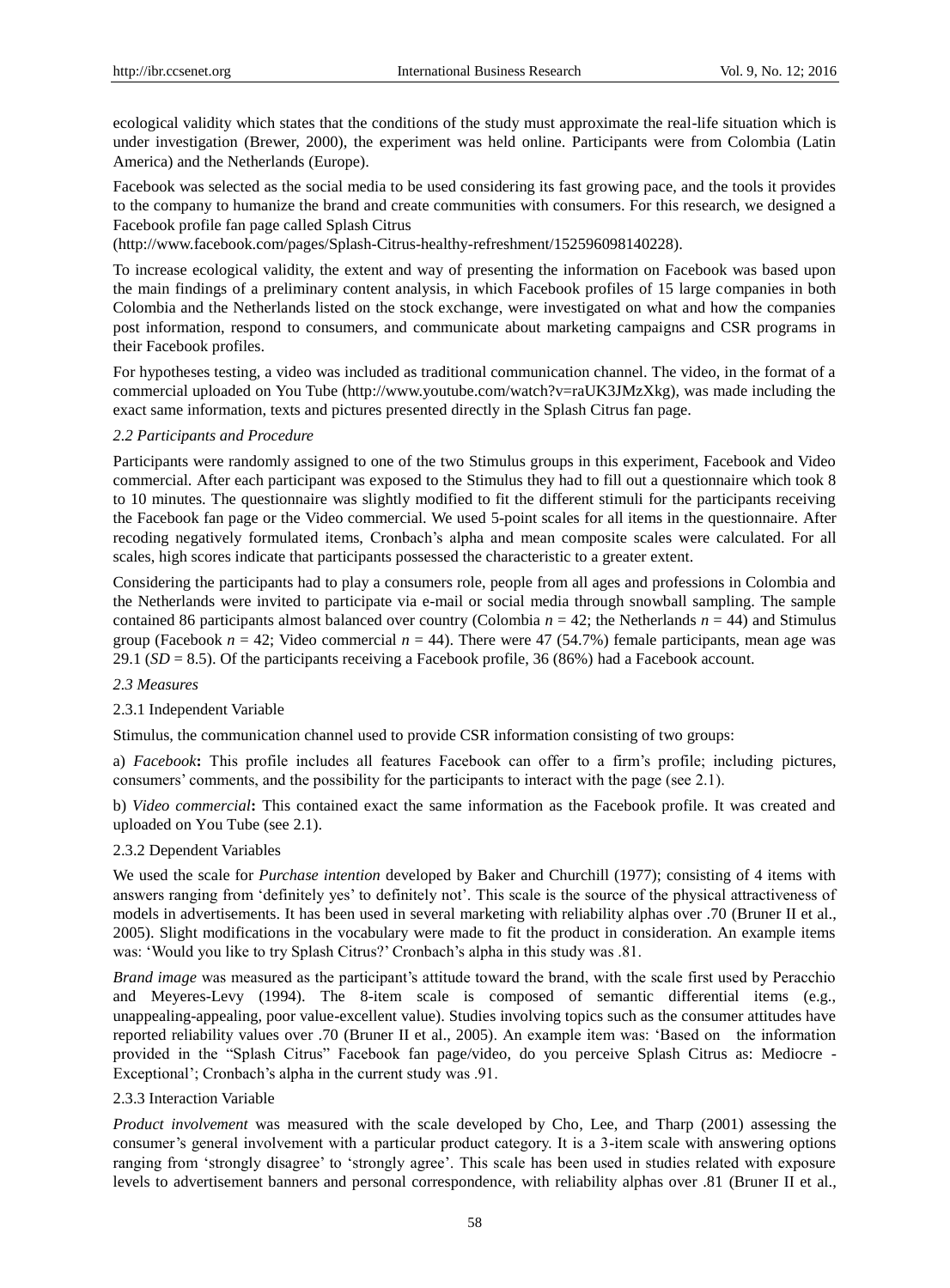2005). The vocabulary was adjusted to fit the product in consideration, and the purchase intention question was omitted. An example item was: "I am interested in (non-alcoholic) beverages in general"; Cronbach"s alpha was .83.

2.3.4 Control Variables, Manipulation Checks and Common Method Variance

We controlled for age, country, cultural values, and English language proficiency of the participants. As participants were from Colombia and the Netherlands two cultural values were measured on which people from both countries differ most according to Hofstede (2001) and that may have an effect on consumer behavior when dealing with social networks (Pookulangara & Koesler, 2011). Scales were used for *Individualism-Collectivism* (6 items) and *Femininity-Masculinity* (4 items) with answers ranging from "strongly disagree" to "strongly agree". Example items of the two scales: "Group welfare is more important that individual rewards", and "It is more important for men to have a professional career than it is for women". Cronbach"s alpha"s were .72 and .71, respectively.

As the Stimulus and the questionnaire were in English we controlled for the level of *English language proficiency*. Mean *number foreign languages spoken* by participants was 2.41 (*SD* = 1.12); with participants from Colombia ( $M = 1.95$ ,  $SD = 1.08$ ) speaking fewer foreign languages than in the Netherlands ( $M = 2.84$ ,  $SD = 1.08$ ) 0.99;  $t(84) = 3.98$ ,  $p < .001$ ). Self-assessment of English language contained 4 items on the skills: reading, listening, writing, and oral; example item: "How would you rate your reading skills in English?"; Cronbach"s alpha was .83.

As manipulation checks two CSR-related questions were included to record the perception of participants of SPLASH *Citrus as doing good to society* (answering options ranging from "definitely no" to "definitely yes") and as a *responsible product* (semantic differential with "not responsible" and "responsible" as extremes).

To test whether common method variance was a problem we conducted a Harman one-factor test (Podsakoff, MacKenzie, & Podsakoff, 2003) on all 30 scaled items. An unrotated Exploratory Factor analysis resulted in seven factors with Eigenvalues  $> 1$  (total explained variance 66.1%, first factor 22.8%) showing that the first factor did not account for the majority of the variance. Hence, we preliminary concluded that common method bias had no detrimental effect on the outcomes of this study.

#### *2.4 Statistical Analyses*

IBM SPSS Statistics (Version 22) was used to perform the statistical analyses. A missing value analysis showed that the variables had acceptable values of missing values (under 10%). Most metric variables appeared normally distributed (values of skewness and kurtosis were in the range of  $\pm 2$  times the standard errors (Hair, Black, Babin, & Anderson, 2010); except for Brand image (left skewed) and Age (right skewed and peaked). Descriptive analyses were done for all variables. With independent sample t-tests we checked for differences between the two stimulus groups. (M)AN(C)OVAs were used to test the hypotheses and effects of control variables. The independent variable Stimulus was treated as a fixed factor and Purchase intention and Brand image as dependent variables. To assess the effect of Product involvement we performed simple effect analyses. For all inferential tests an alpha level of .05 was used.

## **3. Results**

## *3.1 Descriptive Statistics and Manipulation Check*

Table 1 shows the descriptive statistics for the all the variables, in total and broken down by Stimulus

Regarding the control variables, independent samples t-tests revealed that in the Facebook group participants were, on average, younger than in the Video group  $(t(80.2) = 2.36, p < .05)$  (Note 1). There were no other differences indicating that control variables and manipulation checks differentially worked out in the two groups.

## *3.2 Effect of Facebook versus Video Commercial on Brand Image and Purchase Intention*

Testing Hypothesis 1 on the effect of Stimulus, Facebook versus Video commercial, showed a significant multivariate effect (Wilks'  $\Lambda = .86$ ,  $F(2, 83) = 6.94$ ,  $p < .01$ ). Univariate analyses showed that Brand image ( $F(1, 1)$ ) 84) = 5.84,  $p < .05$ ) was significant, but not Purchase intention  $(F(1, 84) = 1.87, p = .18)$ . MANCOVAs with control variables age, Individualism-collectivism, Femininity-masculinity, Number of languages spoken, and English language skills showed no effects of the covariate (Note 2). An exception was Country that showed a multivariate main effect (Wilks'  $\Lambda = .89$ ,  $F(2, 81) = 4.86$ ,  $p < .05$ ) as well as a univariate main effect for Purchase intention  $(F(1, 82) = 9.66, p < .01)$  which evidenced that participants from the Netherlands ( $M = 3.49$ ,  $SD = 0.74$ ) scored higher than those from Colombia ( $M = 2.93$ ,  $SD = 0.90$ ). However, there was no univariate effect for Brand image and the effects of Stimulus were similar to the outcomes without Country as covariate.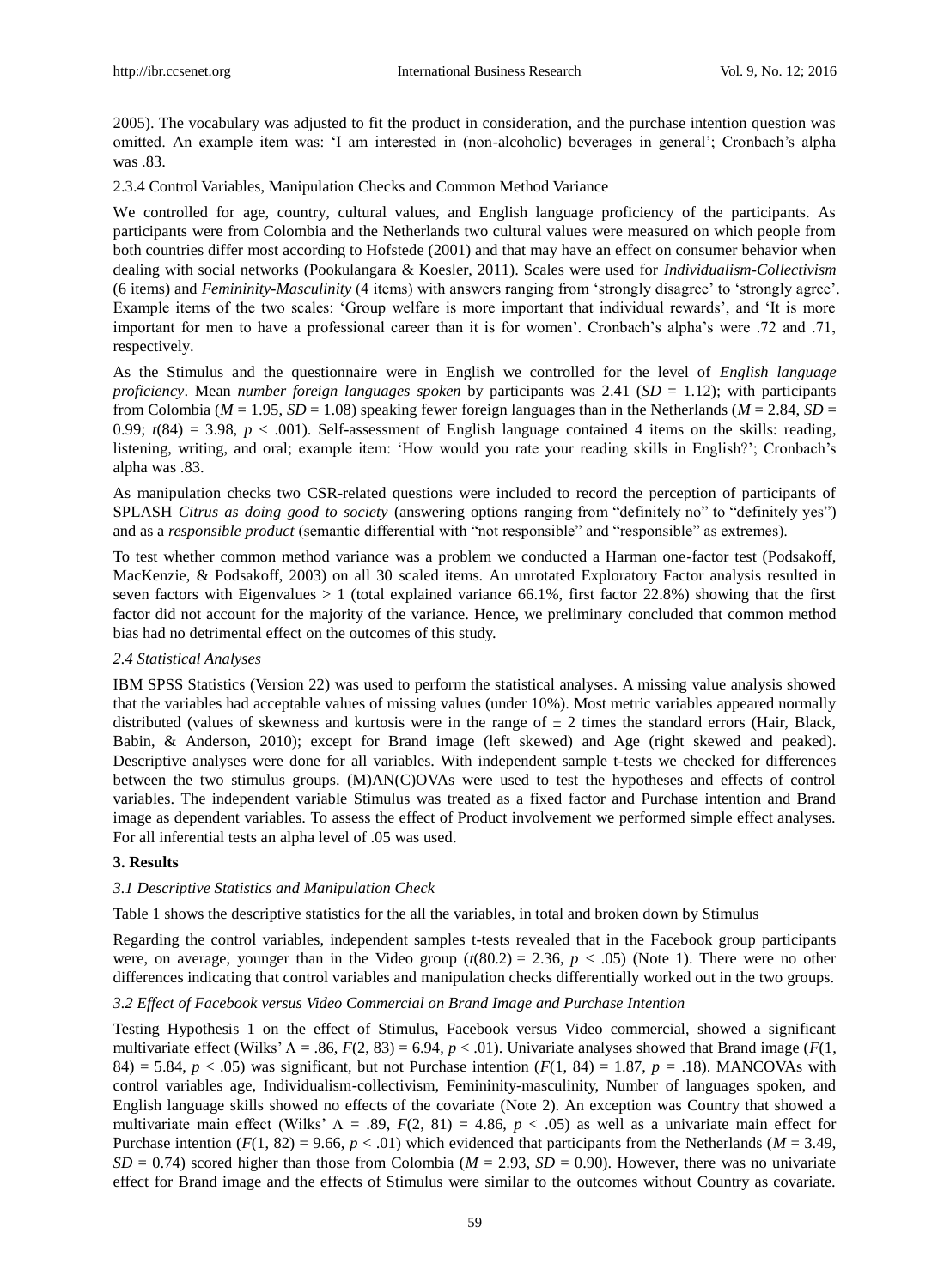Given the multivariate effect and univariate effect for Brand image that reappeared in the MANOVA and in almost all MANCOVAs, we conclude there was partial support for Hypotheses 1.

| Table 1. Descriptive statistics, means and standard deviations between brackets, for all variables broken down by |  |  |  |
|-------------------------------------------------------------------------------------------------------------------|--|--|--|
| the two Stimulus groups                                                                                           |  |  |  |

| Variable                           | Stimulus group |                  |             |  |
|------------------------------------|----------------|------------------|-------------|--|
|                                    | Facebook       | Video Commercial | Total       |  |
|                                    | $(n=42)$       | $(n = 44)$       | $(N = 86)$  |  |
| Dependent                          |                |                  |             |  |
| Purchase intention                 | 3.35(0.88)     | 3.10(0.85)       | 3.22(0.87)  |  |
| Brand image                        | 3.15(0.74)     | 2.74(0.88)       | 2.94(0.83)  |  |
| <i>Interaction</i>                 |                |                  |             |  |
| Product involvement                | 3.34(0.72)     | 3.23(0.75)       | 3.28(0.73)  |  |
| Control                            |                |                  |             |  |
| Age                                | 27.0(7.12)     | 31.2(9.32)       | 29.1 (8.54) |  |
| Individualism-collectivism         | 3.13(0.58)     | 3.20(0.62)       | 3.16(0.60)  |  |
| Femininity-masculinity             | 2.51(0.85)     | 2.44(0.67)       | 2.47(0.76)  |  |
| Number of foreign languages spoken | 2.45(1.13)     | 2.36(1.12)       | 2.41(1.12)  |  |
| English language skills            | 3.99(0.53)     | 3.83(0.58)       | 3.91(0.56)  |  |
| <b>Manipulation</b> check          |                |                  |             |  |
| Splash is doing good to society    | 2.93(1.02)     | 2.50(1.17)       | 2.71(1.12)  |  |
| Responsible product                | 3.64(0.88)     | 3.64(0.84)       | 3.64(0.85)  |  |

*3.3 Interaction Effect of Product Involvement*

Product involvement was statistically significant when included in the model for testing Hypotheses 1 as a covariate (Wilks'  $\Lambda = .91$ ,  $F(2, 82) = 3.90$ ,  $p < .05$ ). To further investigate the effect of Product involvement a median split (*Mdn* = 3.33) was used to categorize groups of relatively low (*n* = 51) and high (*n* = 35) Product involvement particpants. Its effect was analyzed together with Stimulus in a MANOVA focusing on simple effects. The multivariate tests were significant in the low (Wilks'  $\Lambda = .91$ ,  $F(2, 81) = 4.00$ ,  $p < .05$ ) and the high Product involvment group (Wilks'  $\Lambda = .88$ ,  $F(2, 81) = 5.40$ ,  $p < .01$ ). Subsequent univariate analyses revealed the following (see also Figure 1).



Figure 1. Plots (estimated marginal means) illustrating the interaction effect of product involvement in the effect of Stimulus group (Facebook vs. Video commercial) on consumer"s Purchase intention and Brand image

For the low Product involvement group, the mean of *Purchase intention* was significant higher in the Facebook than in the Video group ( $M_{\text{Facebook}} = 3.67$ ,  $SD_{\text{Facebook}} = 0.81$ ;  $M_{\text{Video}} = 3.17$ ,  $SD_{\text{Video}} = 0.79$ ;  $F(1, 82) = 4.60$ ,  $p < .05$ ). For the high Product involvement group there was no effect ( $M_{\text{Facebook}} = 2.93$ ,  $SD_{\text{Facebook}} = 0.81$ ;  $M_{\text{Video}} = 2.99$ ,  $SD_{\text{Video}} = 0.94; F < 1$ .

No effect was found for *Brand image* in the low Product involvement group ( $M_{\text{Facebook}} = 2.97$ ,  $SD_{\text{Facebook}} = 0.82$ ;  $M_{\text{Video}} = 2.84$ ,  $SD_{\text{Video}} = 0.71$ ;  $F < 1$ ). However, an effect was found in the high Product involvement group  $(M_{\text{Facebook}} = 3.38, SD_{\text{Facebook}} = 0.55; M_{\text{Video}} = 2.57, SD_{\text{Video}} = 1.09; F(1, 82) = 8.85, p < .01$ . Subsequent (M)ANCOVAs with control variables age, Individualism-collectivism, Femininity-masculinity, and English language skills showed no effects. However, as was also evidenced in testing Hypothesis 1, Country appeared to have a similar effect on Purchase intention. In addition, Number of languages spoken had a positive effect on Purchase intention. Summarizing, the univariate effect for Purchase intention was not in accordance, but the multivariate effect as well the univariate effect for Brand image were in line, in total there appeared partial evidence for Hypothesis 2.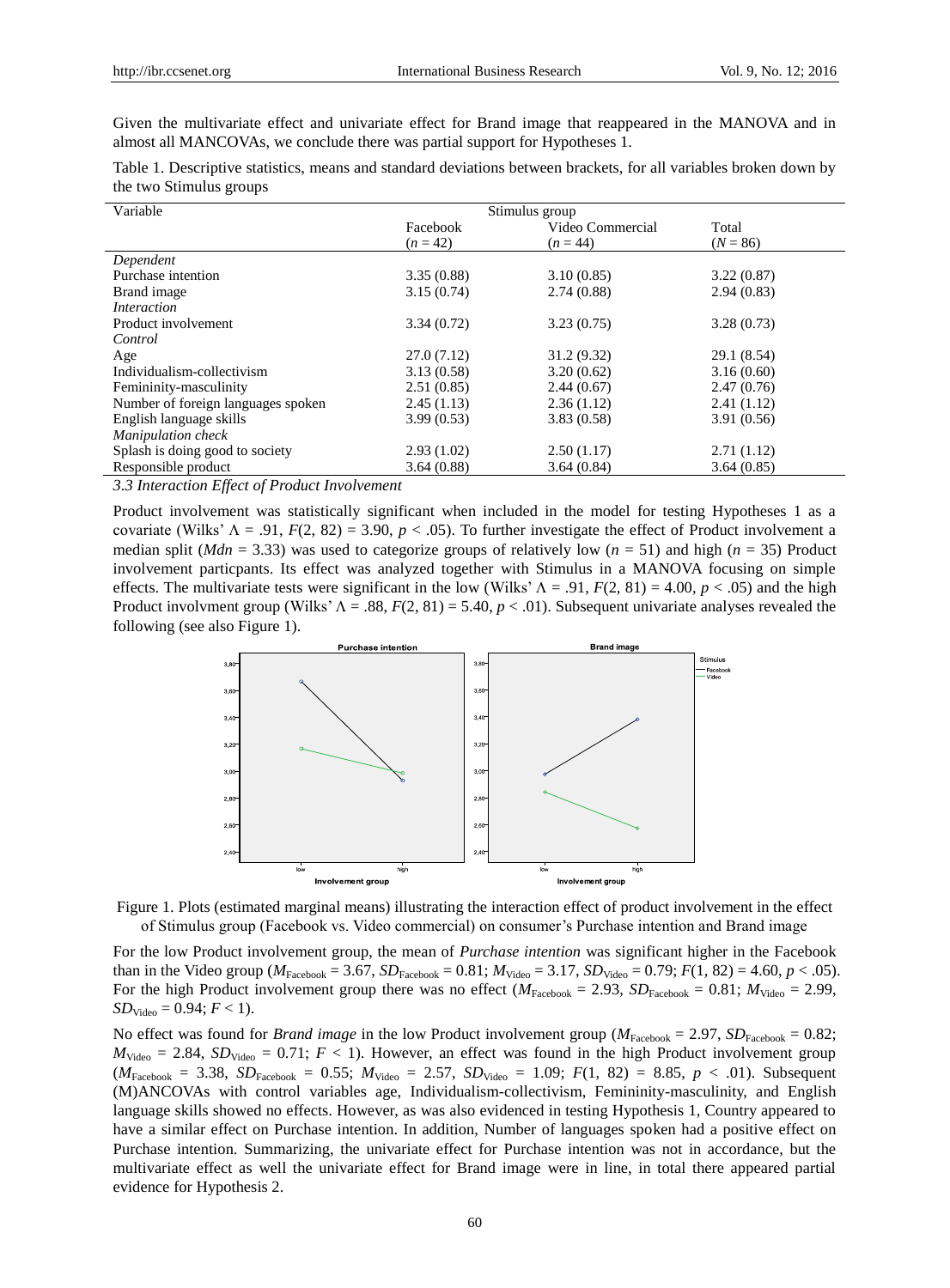## **4. Discussion and Conclusion**

In this study we addressed the link between CSR and OSNs and their effects on consumer behavior. In an online experiment we analyzed the effect of a firm"s Facebook profile for transmitting CSR information, in comparison to a video commercial, on participants´ brand image and purchase intention. We also tested the role of product involvement in this. In addition, we assessed whether a set of control variables, age, country, cultural values, and English language proficiency confounded these effects.

In general, there seemed a positive reaction to the information provided in terms of purchase intention and the way the participants perceived the company as a responsible product. Hence, these results to some extent evidence that the development of CSR programs and the diffusion of related information produce a positive effect in the consumer"s perception on CSR information of basic-type products brands like bottled water. As such these findings are consistent with results from previous research (Bigne et al., 2006; Graafland & Eijffinger, 2004; McWilliams & Siegel, 2001; Nan & Heo, 2007).

We found partial support for Hypothesis 1 and thus may conclude that using Facebook as a communication channel of CSR information to some extent yields higher effects than transmittance by means of a Video commercial. It seems especially effective for producing a higher brand image in consumers. Facebook, as an interactive platform facilitating the relationship bonding and the firms "humanizing" (Levy, 2010), indeed seems to be more functional in this respect than a traditional video commercial. The absence of a clear effect on Purchase intention encourages to do further research and study if the two dependent variables in this study may be more complexly related for example as indirect or moderator effects (Wang and Yang, 2010). The analyses of possible confounding variables show that the effects described are quite robust. However, there is an indication of an effect of the two countries involved in this study Colombia and the Netherlands. Participants from the latter country incline to have a higher Purchase intention. Remarkable is that the cultural values studied, Individualism-Collectivism and Masculinity-Femininity (Hofstede, 2001) did not have an influence in the relation between the communication channel of CSR information and the consumer reactions toward the product or brand. This is partly in line with Egri et al. (2004) stating that Individualism-Collectivism does not have an effect on Corporate Social and Environmental Responsibility related issues. However, more research is needed on possible effects of cultural values on processing individual elements of the communication messages to inquire to what extent they are congruent with consumers' cultural values. In addition, we call for replication research in other countries to assess whether our findings can be confirmed and thus whether they can be generalized to other populations. The design of this experimental research, an online experiment with easy access to stimuli and questionnaire, facilitates this.

The second hypothesis inquired the effect of product involvement. The partial support for it, gives reason to consider product involvement as an important concept to include in research of focusing on CSR and OSNs effecting consumer behavior. In order for a Facebook strategy to be successful, the consumers must have enough involvement with the brand, product or purchase process to become a fan of the Facebook fan page, and agree to receive messages from the firm. This argument is consistent with the findings of Godin (1999) and Solomon (2007) regarding permission marketing. When a consumer decides to give permission to a firm to provide him information, in this case through becoming a follower of a fan page, an interactive dialogue allows the construction of a close relationship that affects the consumer reactions.

Taking into account the specific evidence regarding product involvement we found that it revealed a more fine-grained pattern in comparison to just focusing on the effect of Facebook versus the Video commercial. In line with Hypothesis 2 is the finding that in the high product involved group the effect of Facebook versus the Video commercial is higher for brand image. Involved consumers seem to be more triggered while using Facebook than while being looking at traditional media. Considering the lower costs involved for companies this seems very promising for Facebook not only as a marketing tool but also as a management instrument. However, the results for purchase intention as well as possible confounding effects for country and the number of languages show that the role of involvement is not clear-cut and needs further research in other samples of consumers to substantiate its effects. Using other types of commodities for transferring CSR information in such research would provide insight to what extent the effects of Facebook versus video commercials are general or product dependent.

Considering this research linked three up to date concepts, CRS, OSNs, and consumer behavior, the opportunities for further research are vast. However, some limitations should be acknowledged. The stimuli necessarily abstract from real life. In the case of the TV commercial, in real life the zapping and lack of attention during advertisement could also be a problem influencing over brand image and purchase intention; as well as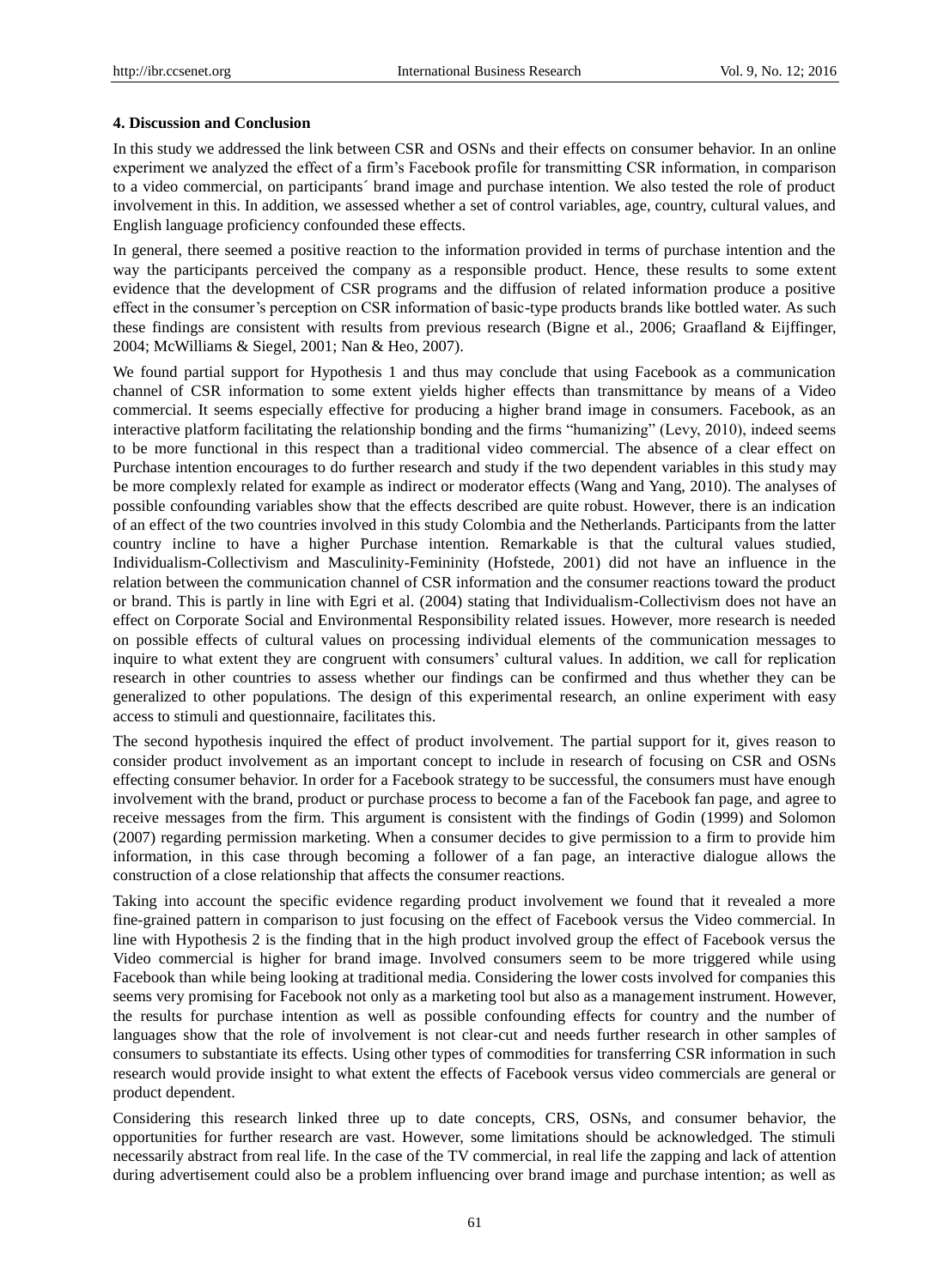the quality of the video that may not be exact as the quality of the advertisements by the largest firms. For this matter, further research could include additional communication channels such as webpages and press releases, to acknowledge these limitations and to have a more comprehensive outcome of the influence of communication channel of CSR information over consumer behavior. Besides, we manipulated the Facebook and Video commercial as two separate channels, but in reality more and more these webpages are allowing interaction and feedback from consumers. So this may have had an effect rather than, for example, comparing a Facebook fan page with a commercial broadcasted on TV.

Another issue is the impact of English proficiency. We showed that there was a non-significant effect on the English language skills but that participants from Colombia spoke fewer foreign languages than those from the Netherlands. Moreover, as the spread of English as well as the attitude towards it seems less favorable in Colombia than in the Netherlands (V dez-Rendón, 2003, Gerritsen & Nickerson, 2004) this may have biased the sample. Therefore, future studies should develop strategies to encourage more people to participate, with adaptation of the questionnaires and the communication pieces to the local language.

Marketing managers can assess the use of Facebook as a base for diffusion of CSR-related information that could generate positive effects in consumer reactions through an interactive dialogue and therefore in financial performance, generating in this way a cyclical behavior that will allow a further investments in CSR programs, and a sustainable positive performance for the company and society. However, consumer's involvement has to be a concept that the marketeer cannot leave aside, as it will increase the effect of Facebook as communication channel on brand image. Moreover, marketing managers should think of strategies for making consumers *becoming* and *remaining* as Facebook fans of their company.

Facebook is a powerful tool for marketing managers that also cannot be ignored in research. In this study we contributed to possible effects of Facebook in communicating CSR related information. While developing programs aimed to contribute to the social and environmental wealth of the world, it is important that firms maintain or improve their economic sustainability as these are not mutually exclusive but complementary (see Doh & Guay, 2006; Elkington, 1997). Therefore, firms have the need to look for new and update strategies which will allow them to keep executing their responsible role, while maintaining a positive economic performance. This study shows that Facebook may be helpful achieving this and that product involvement is essential here (see Godin, 1999; Solomon, 2007). CSR and Facebook thus seem a splashy combination allowing marketeers to implement innovative strategies to achieve the firm´s financial, social, and environmental sustainability.

#### **References**

- Alexa, the Web Information Company. (2011). Facebook. Retrieved from http://www.alexa.com/siteinfo/Facebook.com
- Baker, M. J., & Churchill, G. A. (1977). The impact of physically attractive models on advertising evaluations. *Journal of Marketing Research, 14*, 538-555. <http://dx.doi.org/10.2307/3151194>
- Barone, M. J., Miyazaky, A. D., & Taylor, K. A. (2000). The influence of cause-related marketing on consumer choice: Does one good turn deserve another? *Journal of the Academy of Marketing Science*, *28*, 248-262. <http://dx.doi.org/10.1177/0092070300282006>
- Becker-Olsen, K. L., Cudmore, A. B., & Hill, R. P. (2006). The impact of perceived corporate social responsabiliy on consumer behavior. *Journal of Business Research, 1*, 46-53. <http://dx.doi.org/10.1016/j.jbusres.2005.01.001>
- Bigne, E., Andreu, L., Chumpitaz, R., & Swaen, V. (2006). La influencia de la resposabilidad social corporativa en el comportamiento de compra de estudiantes universitarios. *ESIC Market, 125*, 163-189.
- Brewer, M. (2000). Research design in issues of validity. In Harry T. Reis and Charles M. Judd (Eds.), *Handbook of research methods in social and personality psychology*, 3-39*.* Cambridge: Cambridge University Press.
- Brown, T. J., & Dacin, P. A. (1997). The company and the product: Corporate associations and consumer product responses. *The Journal of Marketing, 61*, 68-84. <http://dx.doi.org/10.2307/1252190>
- Brundtland, G. H. (Ed.). (1987). *Our common future: The world commission on environment and development.* Oxford: Oxford University Press.
- Bruner II, G. C., Hensel, P. J., & James, K. E. (2005). *Marketing scales handbook (Vol. IV)*. *A complilation of multi-item measures of consumer behavior and advertising.* Mason, OH: Thompson.
- Cachia, R., Compano, R., & Da Costa, O. (2007). Grasping the Potential of Online Social Networks for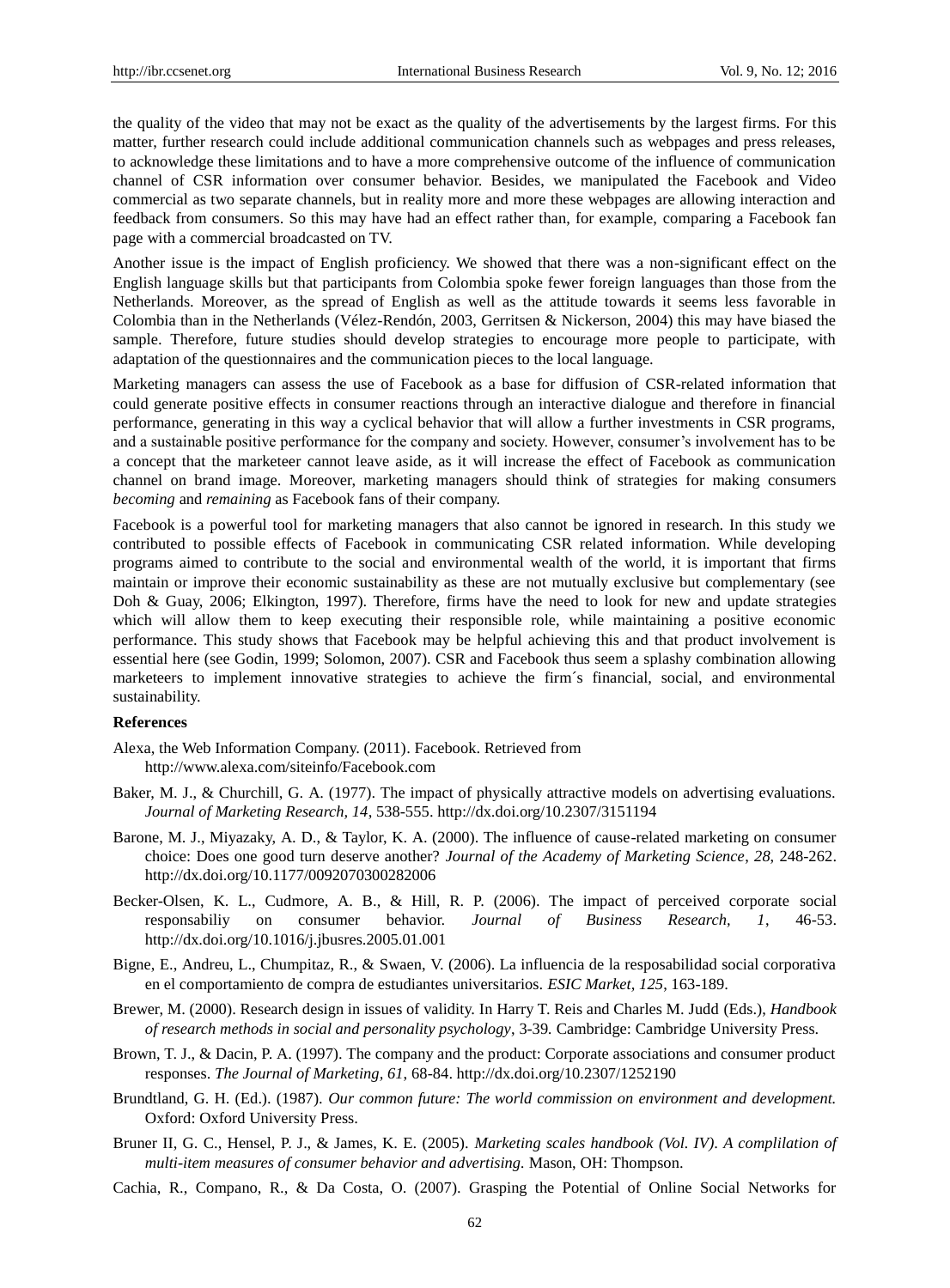Foresight. *Technological Forecasting and Social Change, 74*, 1179-1203. <http://dx.doi.org/10.1016/j.techfore.2007.05.006>

- Cho, C. H., Lee, J. G., & Tharp, M. (2001). Difference forced-exposure levels to banner advertisements. *Journal of Advertising Research, 41*, 45-56. <http://dx.doi.org/10.2501/JAR-41-4-45-56>
- Doh, J. P., & Guay, T. R. (2006). Corporate social responsibility, public policy, and NGO activism in Europe and the United States: An institutional-stakeholder perspective. *Journal of Management Studies, 43*, 47-73. <http://dx.doi.org/10.1111/j.1467-6486.2006.00582.x>
- Egri, C. P., Ralston, D. A., Milton, L., Naoumava, I., Palmer, I., Ramburuth, P., … Dalgic, T. (2004). Managerial Perspectives on corporate environmental and social responsabilities in 22 countries. *Paper presented at the Academy of Management Annual Meeting: Creating actionable knowledge,* New Orleans, LA.
- Elkington, J. (1997). *Canivals with forks: The triple bottom line of 21st century business.* Oxford: Capstone.
- Fowler, G. A. (2012). Facebook: One Billion and Counting. *The Wall Street Journal:* October 4, 2012*.* Retrieved from http://online.wsj.com/article/SB10000872396390443635404578036164027386112.html
- Fuentes-Garcia, F. J., Nunez-Tabales, J. M., & Veroz-Herradon, R. (2008). Applicability of corporate social responsability to human resources management: Perspective from Spain. *Journal of Business Ethics, 82,* 27-44. <http://dx.doi.org/10.1007/s10551-007-9560-8>
- Gerritsen, M., & Nickerson, C. (2004). Fact or fallacy? English as an L2 in the Dutch business context. In C. N. Candlin and M. Gotti (Eds.), *Intercultural aspects of specialized communication,* 105-125*.* Bern: Peter Lang.
- Godin, S. (1999). *Permission marketing: Turning strangers into friends and friends into customers.* New York: Simon and Schuster.
- Graafland, J. J., & Eijffinger, S. C. W. (2004). Corporate social responsability in Dutch companies: Benchmarking, transparency and robustness. *The Economist, 152*, 403-426. <http://dx.doi.org/10.1023/B:ECOT.0000036578.63438.30>
- Grabner-Kräuter, S. (2009). Web 2.0 social networks: The role of trust. *Journal of Business Ethics, 90*, 505-522. <http://dx.doi.org/10.1007/s10551-010-0603-1>
- Hair, J. F., Black, W. C., Babin, B. J., & Anderson, R. E. (2010). *Multivariate data analysis. A global perspective* (7th ed.). Upper Saddle River, NJ: Pearson Education.
- Hofstede, G. (2001). *Culture's consequences: Comparing values, behaviours, institutions and organizations across nations* (2nd ed.). Thousand Oaks: Sage.
- Levy, J. (2010). *Facebook. Designing your next marketing campaign.* Indianapolis: Pearson Education.
- McWilliams, A., & Siegel, D. (2001). Corporate social responsability: A theory of the firm perspective. *Academy of Management Review, 26*, 117-127.
- McWilliams, A., Siegel, D., & Wright, P. (2006). Corporate social responsability: Strategic implications. *Journal of Management Studies, 43*, 1-18. <http://dx.doi.org/10.1111/j.1467-6486.2006.00580.x>
- Nan, X., & Heo, K. (2007). Consumer responses to corporate social responsibility (CSR) initiatives. Examining the role of brand-cause fit in cause-related marketing. *Journal of Advertising*, *36*, 63-74. <http://dx.doi.org/10.2753/JOA0091-3367360204>
- Nieto, M., & Fernandez, R. (2004). Responsabilidad social corporativa: la última innovación en management. *Universia Business Review, 1*, 28-39.
- Peracchio , L. A., & Meyers-Levy, J. (1994). How ambiguous cropped objects in ad photos can affect product evaluations. *Journal of Consumer Research, 21*, 190-204. <http://dx.doi.org/10.1086/209392>
- Podsakoff, P. M., MacKenzie, S. B., & Podsakoff, N. P. (2003). Common method biases in behavioral research: A critical review of the literature and recommended remedies. *Journal of Applied Psychology, 88*, 879-903. <http://dx.doi.org/10.1037/0021-9010.88.5.879>
- Pookulangara, S., & Koesler, K. (2011). Cultural influence on consumers' usage of social networks and its' impact on online purchase intentions. *Journal of Retailing and Consumer Services, 18*, 348-354. <http://dx.doi.org/10.1016/j.jretconser.2011.03.003>
- Porter, M. E., & Kramer, M. R. (2006). Strategy and society: The link between competitive advantage and